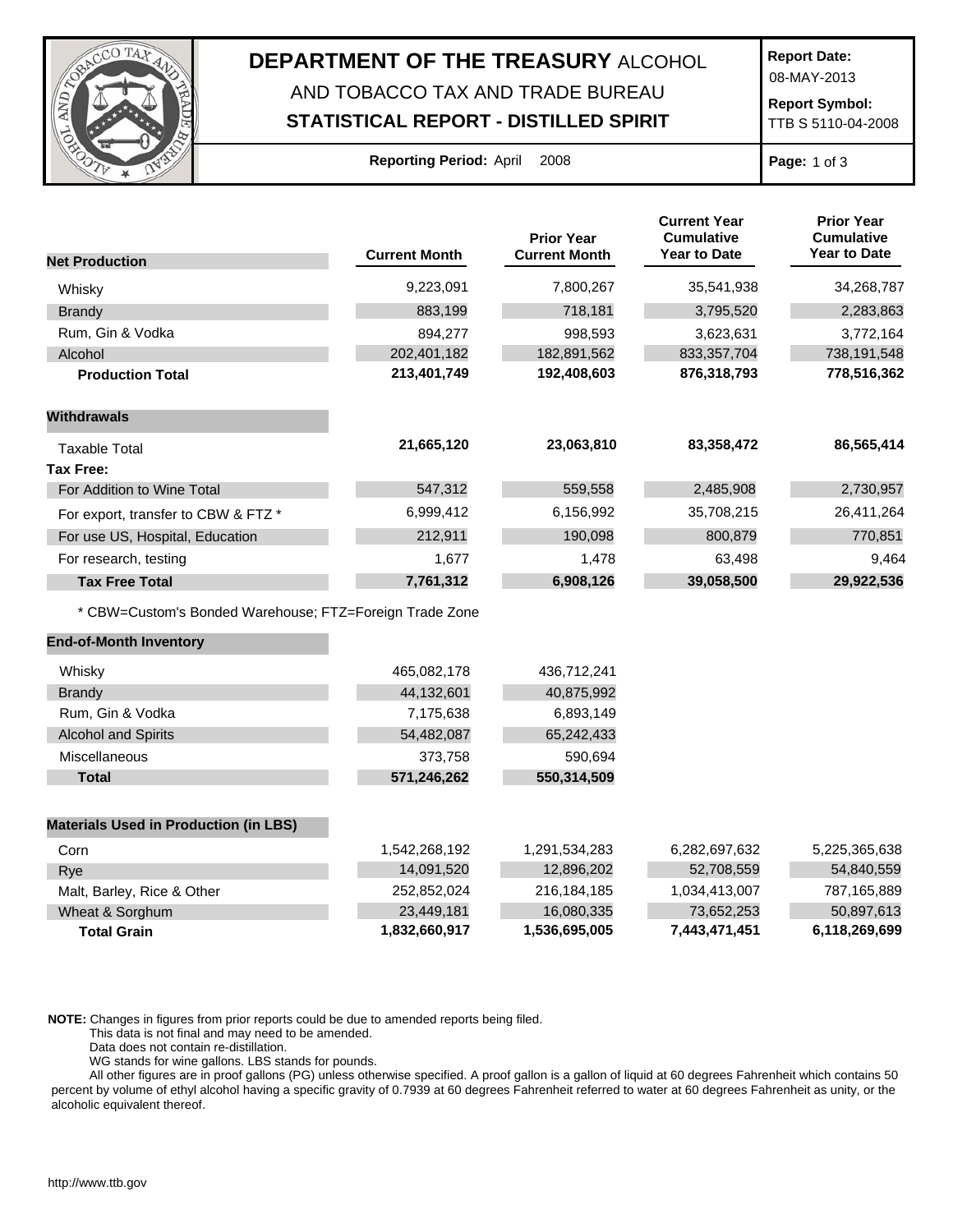## **STATISTICAL REPORT - DISTILLED SPIRIT** TTB S 5110-04-2008 **Page: 2 of 3**

| <b>Bottled For Domestic Use (in WG)</b>         | <b>Current Month</b> | <b>Prior Year</b><br><b>Current Month</b> | <b>Current Year</b><br><b>Cumulative</b><br><b>Year to Date</b> | <b>Prior Year</b><br><b>Cumulative</b><br><b>Year to Date</b> |
|-------------------------------------------------|----------------------|-------------------------------------------|-----------------------------------------------------------------|---------------------------------------------------------------|
| Whisky                                          | 5,999,334            | 5,718,380                                 | 23,459,532                                                      | 22,813,206                                                    |
| <b>Brandy</b>                                   | 1,509,095            | 1,080,538                                 | 5,439,481                                                       | 4,837,443                                                     |
| Imported Rum: Puerto Rican                      | 3,421,022            | 3,414,267                                 | 10,660,336                                                      | 10,964,093                                                    |
| Virgin Islands                                  | 795,759              | 673,972                                   | 2,707,921                                                       | 2,314,754                                                     |
| <b>Others</b>                                   | 289,210              | 465,524                                   | 1,037,963                                                       | 1,338,949                                                     |
| Gin                                             | 1,642,517            | 1,525,548                                 | 5,602,391                                                       | 5,702,986                                                     |
| Vodka                                           | 8,112,138            | 7,286,516                                 | 32,205,736                                                      | 28,804,087                                                    |
| Cordials                                        | 4,216,510            | 5,363,978                                 | 16, 164, 177                                                    | 19,152,753                                                    |
| Cocktails                                       | 906,464              | 323,152                                   | 2,002,990                                                       | 1,932,935                                                     |
| Tequila                                         | 1,355,009            | 1,764,281                                 | 5,842,253                                                       | 5,447,692                                                     |
| Alcohol, Neutral Spirits & Miscellaneous        | 502,821              | 1,162,197                                 | 1,928,905                                                       | 3,543,297                                                     |
| <b>Non-Whisky Total</b>                         | 22,750,545           | 23,059,973                                | 83,592,153                                                      | 84,038,989                                                    |
| <b>Total Whisky &amp; Non-Whisky</b>            | 28,749,879           | 28,778,353                                | 107,051,685                                                     | 106,852,195                                                   |
| <b>Bottled in Bond for Domestic Use (in WG)</b> |                      |                                           |                                                                 |                                                               |
| <b>Total</b>                                    | 15,961               | 16,600                                    | 81,946                                                          | 128,653                                                       |
| <b>Bottled for Export (in WG)</b>               |                      |                                           |                                                                 |                                                               |
| Whisky                                          | 1,417,887            | 1,557,903                                 | 6,674,160                                                       | 6,564,339                                                     |
| Brandy, Cordials, Cocktails & Miscellaneous     | 145,427              | 137,344                                   | 671,587                                                         | 525,561                                                       |
| Rum, Gin, Vodka, Tequila & Alcohol              | 192,246              | 128,212                                   | 763,031                                                         | 654,270                                                       |
| <b>Total</b>                                    | 1,755,560            | 1,823,459                                 | 8,108,778                                                       | 7,744,170                                                     |
| <b>Grand Total</b>                              | 30,521,400           | 30,618,412                                | 115,242,409                                                     | 114,725,018                                                   |
| <b>Spirits Dumped to Processing</b>             |                      |                                           |                                                                 |                                                               |
| <b>Alcohol and Neutral Spirits</b>              | 8,030,958            | 7,259,885                                 | 31,414,898                                                      | 30,619,834                                                    |
| Imported Whisky                                 | 2,304,393            | 1,846,093                                 | 8,839,726                                                       | 7,527,178                                                     |
| Domestic Whisky                                 | 5,246,658            | 4,822,535                                 | 19,740,903                                                      | 20,212,370                                                    |
| <b>Brandy</b>                                   | 1,451,059            | 1,228,835                                 | 5,076,731                                                       | 5,128,312                                                     |
| Imported Rum: Puerto Rican                      | 2,555,703            | 2,622,386                                 | 8,295,035                                                       | 8,432,540                                                     |
| Virgin Islands                                  | 667,467              | 618,978                                   | 2,343,470                                                       | 2,072,936                                                     |
| <b>Others</b>                                   | 243,521              | 276,730                                   | 1,129,696                                                       | 1,061,649                                                     |
| Gin                                             | 1,492,406            | 1,265,996                                 | 5,657,639                                                       | 4,100,794                                                     |
| Vodka                                           | 853,910              | 685,922                                   | 2,780,734                                                       | 2,919,724                                                     |
| Cordials, Cocktails & Miscellaneous             | 768,364              | 814,587                                   | 2,390,502                                                       |                                                               |
| Tequila                                         |                      |                                           |                                                                 | 2,643,691                                                     |
|                                                 | 1,416,239            | 1,871,664                                 | 5,481,408                                                       | 6,074,341                                                     |
| <b>Total</b>                                    | 25,030,678           | 23,313,611                                | 93,150,742                                                      | 90,793,369                                                    |
| <b>Other Ingredients Mixed with Spirits</b>     |                      |                                           |                                                                 |                                                               |
| Wine                                            | 959,510              | 967,880                                   | 4,160,837                                                       | 4,129,434                                                     |
| <b>Alcohol Flavoring Materials</b>              | 275,485              | 254,548                                   | 1,072,526                                                       | 972,737                                                       |

**NOTE:** Changes in figures from prior reports could be due to amended reports being filed.

This data is not final and may need to be amended.

Data does not contain re-distillation.

WG stands for wine gallons. LBS stands for pounds.

All other figures are in proof gallons (PG) unless otherwise specified. A proof gallon is a gallon of liquid at 60 degrees Fahrenheit which contains 50 percent by volume of ethyl alcohol having a specific gravity of 0.7939 at 60 degrees Fahrenheit referred to water at 60 degrees Fahrenheit as unity, or the alcoholic equivalent thereof.